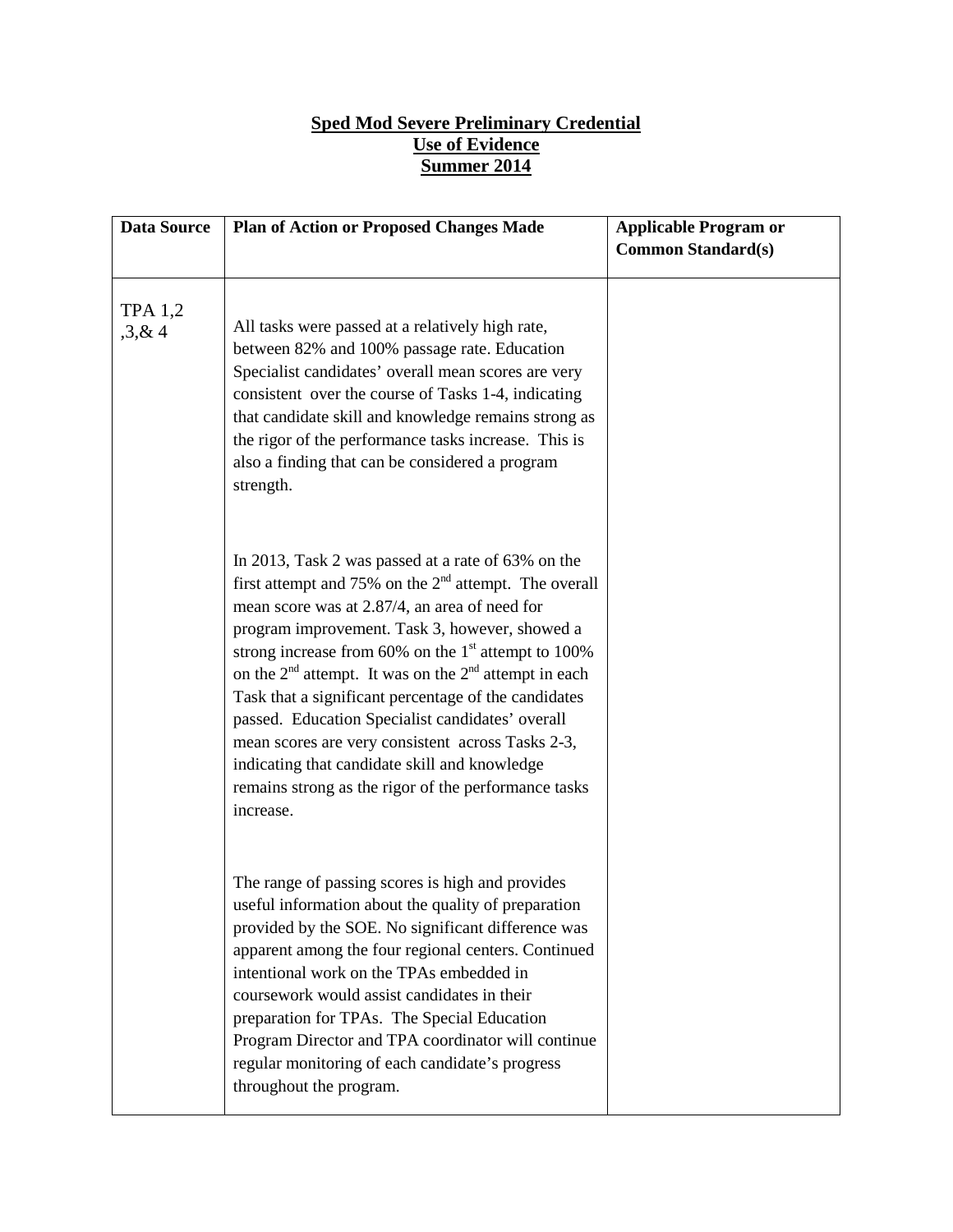| Signature<br>Assignments | Candidates performed strongly on the signature<br>assignments. Recommendation to be considered<br>are as follows:<br>EDU 600 - Recommend continuation of<br>activities and assignments in this course that<br>support candidate development of how learning<br>theories affect and resonate with their beliefs.<br>EDU 610 – Recommend continuation of<br>activities and assignments in this course that<br>support candidate development of how reading,<br>reading comprehension, and literacy skills<br>develop to a competency level in students.<br>EDU 650- Recommend continued emphasis on<br>the value and usefulness of assessment in<br>making instructional decisions. The current<br>signature assignment is limited in its capacity to<br>measure only a few of the standards for the<br>course. Recommend the use of a signature<br>assignment that measures a wider array of<br>standards for this course.<br>EDU 652 - Since consultation and collaboration<br>are critical aspects of the function of an<br>education specialist in schools today the<br>signature assignment in this course is an<br>essential one. Recommend continuation of this<br>signature assignment.<br>Recommend: Add a signature assignment to<br>EDU 655 (Organization for Success in the<br>Mod/Severe Classroom) as a means to help<br>address candidate knowledge and skills in<br>instructional strategies. |  |
|--------------------------|-------------------------------------------------------------------------------------------------------------------------------------------------------------------------------------------------------------------------------------------------------------------------------------------------------------------------------------------------------------------------------------------------------------------------------------------------------------------------------------------------------------------------------------------------------------------------------------------------------------------------------------------------------------------------------------------------------------------------------------------------------------------------------------------------------------------------------------------------------------------------------------------------------------------------------------------------------------------------------------------------------------------------------------------------------------------------------------------------------------------------------------------------------------------------------------------------------------------------------------------------------------------------------------------------------------------------------------------------------------------------------------------------------------|--|
| Dispositions             | Since between 2012 and 2013 the Dispositions were<br>revised and changed from 8 to 4, a review of the<br>implementation process for the new 4 Dispositions needs<br>to occur throughout the coming years. Upon initial<br>analysis, however, the data showed Indicator 3 Reflective<br>Learner as being the area of lowest concern with a mean<br>score of 3.35/4. Indicator 2 Spirit of Harmony and<br>Collaboration received a score of 3.50/4 with <i>Indicator 4</i><br>Professional and Positive Perseverance received a mean<br>score of 3.54/4. The highest mean score was shown in<br>Indicator 1 Harmony received a mean score of 3.58/4.                                                                                                                                                                                                                                                                                                                                                                                                                                                                                                                                                                                                                                                                                                                                                          |  |